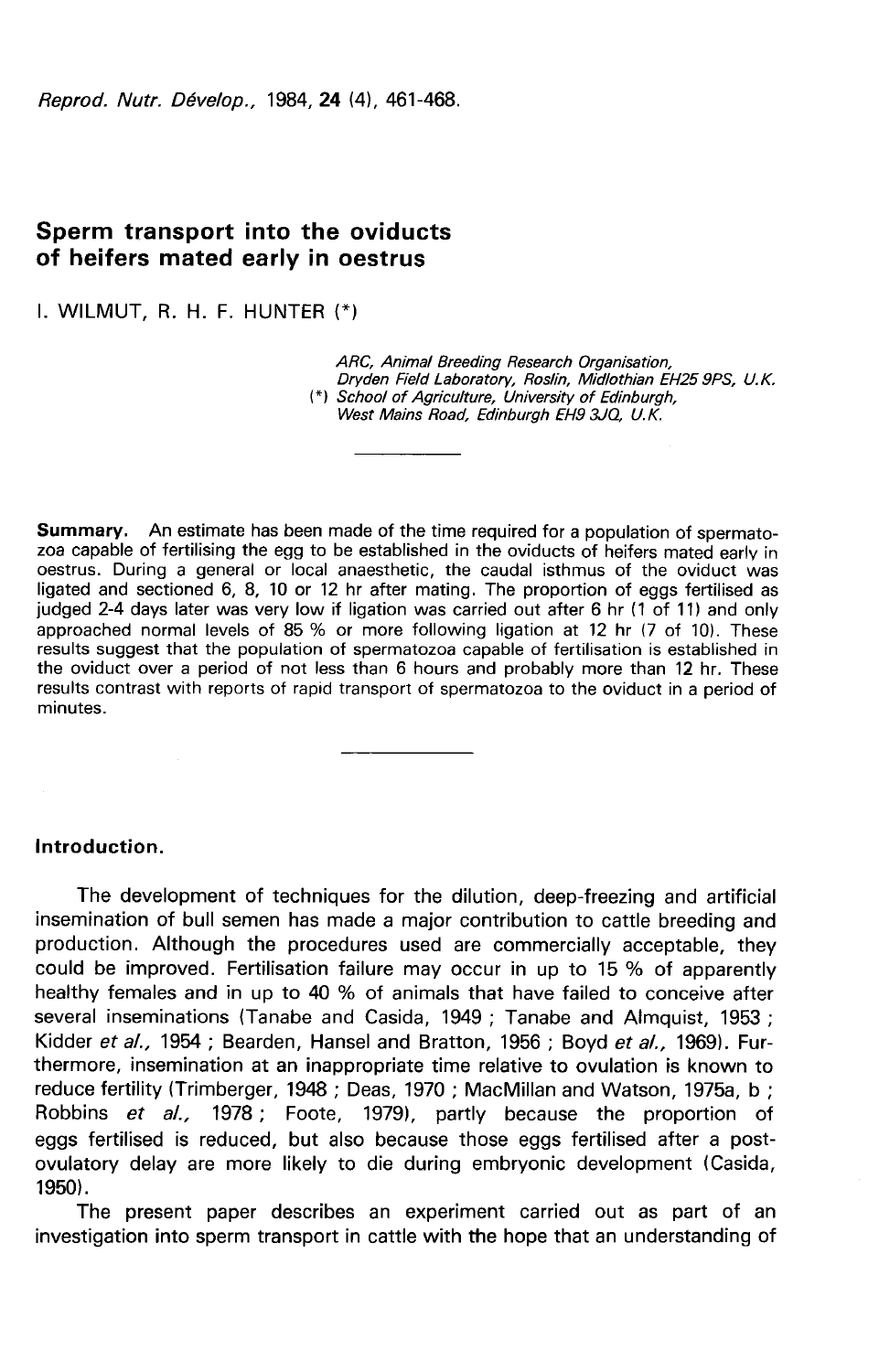the pattern of transport will lead to an improvement in methods and timing of insemination (Hunter, 1984). Previous studies in this species have used counts of spermatozoa in flushings (VanDemark and Moeller, 1951), smears (Dauzier, 1958) and histological preparations (Thibault, Gérard and Heyman, 1973) to assess the movement of spermatozoa through the reproductive tract. In some reports, emphasis has been placed on a phase of very rapid transport immediately after mating or A.I. which was capable of moving even immotile spermatozoa to the ampulla region of the oviduct within minutes (VanDemark and Moeller, 1951 ; VanDemark and Hays, 1954) while others described a progressive increase in sperm numbers in the oviduct over 8 to 18 hr (Dauzier, 1958; Thibault et al., 1973). However, none of these studies provided information as to whether the spermatozoa were capable of fertilising the egg. In the present experiment, the technique of post coital ligation of the oviduct has been used to determine how soon a competent population of spermatozoa is established in the oviduct, if mating occurs early in heat. A preliminary report of some of the observations has been published (Hunter and Wilmut, 1983).

### Materials and Methods.

Animals. — The experiment was carried out in two parts from May to October 1981 and during the same period in 1982. Cross-bred heifers weighing approximately 350 kg were kept in groups of 10 to 20 at ABRO, Blythbank, Peeblesshire (1981) or Field Laboratory, Roslin, Midlothian (1982). The oestrous cycles of each group were synchronised by administration of two injections of 500 µg cloprostenol (Estrumate, ICI Ltd.) with an 11 day interval between the treatments. As the time of the second oestrus after the injections approached, the heifers were housed in a deep-bedded court in groups of 10 to 15. The animals were fed according to commercial practice.

Experimental procedure.  $-$  In order to detect the onset of oestrus, the animals were observed frequently between 06.30 and 21.00 hr in 1981 and 08.00 and 22.00 hr in 1982. Service was allowed as soon as possible after observation of oestrous behaviour and always within 8 hr of this time. Animals observed in oestrus at the first inspection in the morning were always served immediately. Each animal was served once by a bull of proven fertility.

Surgical procedures.  $-$  Surgery was carried out to section and ligate an oviduct 6, 8, 10 or 12 hr after mating. The reproductive tract was exposed either through the flank while the animal was subjected to local anaesthetic (1981) or through a mid-ventral incision while- the animal was under general anaesthesia (1982). The procedures for the flank approach have been described (Hunter and Wilmut, 1983).

Animals to be subjected to general anaesthesia were deprived of food and water from the time of mating until the completion of surgery. Anaesthesia was induced with sodium thiopentone (lntraval, May and Baker, Ltd.) and maintained with a mixture of oxygen, nitrous oxide and halothane (Fluothane, ICI Ltd.). After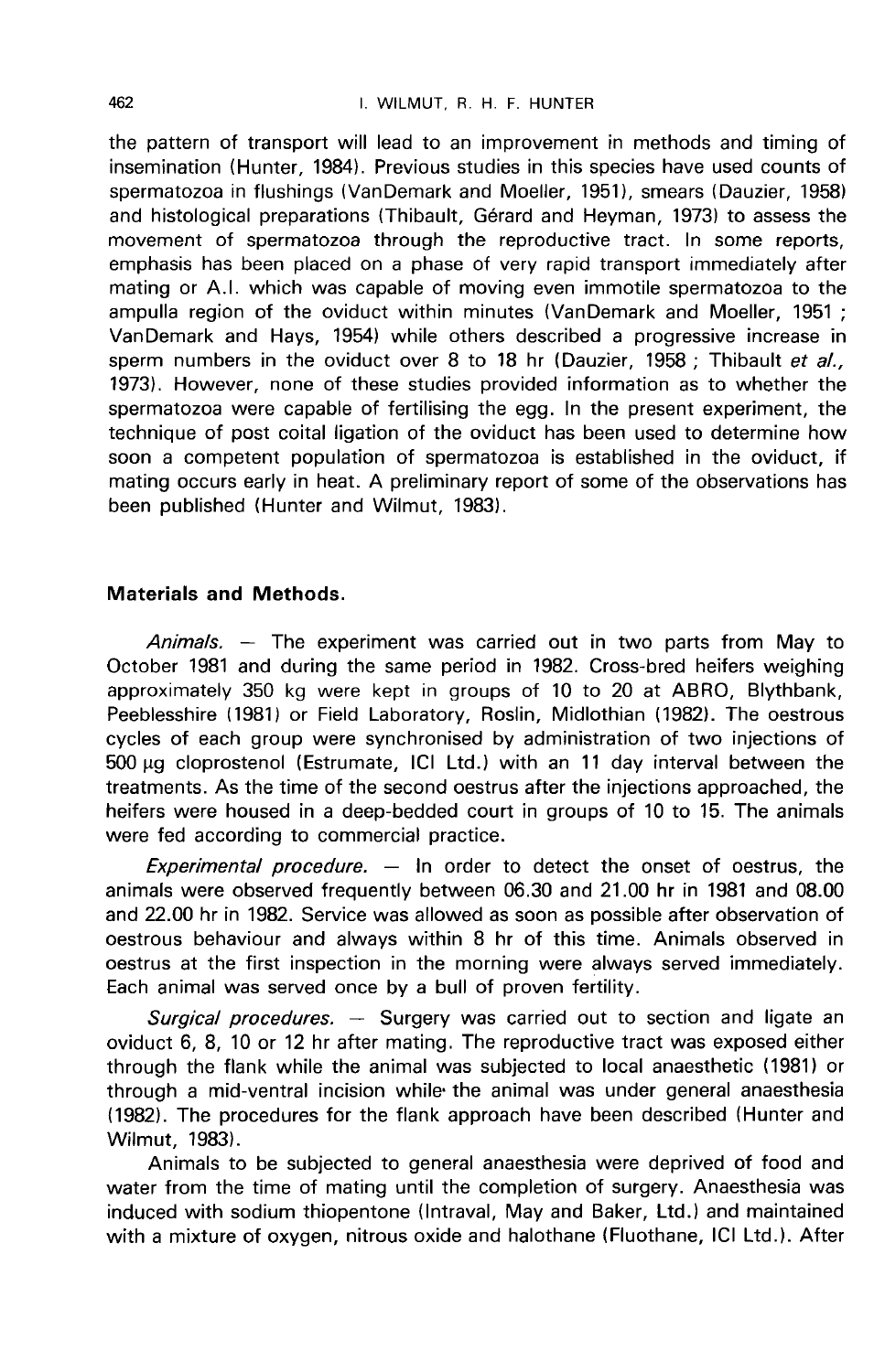shaving and cleaning the skin, the reproductive tract was exposed through a midventral incision. The ovaries were palpated to identify the pre-ovulatory follicle and the region of the utero-tubal junction brought to the surface on the side of the expected ovulation.

In all cases, two ligatures of braided silk (2.5 metric, Ethicon Ltd.) were placed around the caudal isthmus immediately adjacent to the utero-tubal junction. The ligatures were approximately 2 mm apart and the oviduct was transected between the ligatures. Care was taken to avoid blood vessels and to minimise the handling of the reproductive tract.

Procedure at autopsy.  $-$  After recovering from the anaesthesia the heifers were isolated in small indoor pens until slaughter 2 to 4 days after surgery. The heifers were killed at Edinburgh City Abattoir and the tract returned to the laboratory within 30 min. The uterus and oviducts were dissected from the ligments and each oviduct flushed, repeatedly if necessary, with warm Eagle's medium (Flow Laboratories). The eggs were examined by phase contrast microscopy. They were mounted whole between a slide and a coverslip and examined at  $\times$  400 before being fixed for 24-48 hr in acetic acid-ethanol (1:3 by volume) and stained with 1 % orcein in 45 % aqueous acetic acid (Chang, 1952). A note was made of the number of spermatozoa attached to or embedded in the zona pellucida and whether or not the egg had been fertilised.

Statistical analysis.  $-$  The effect of treatment on the proportion of eggs fertilised was analysed by fitting a linear model and allowing for binomial errors with a logit link function (GLIM computer program ; Royal Statistical Society).

### Results.

Twenty-nine animals were operated on through the flank and eggs were recovered from 19 heifers at autopsy (66 %). Among the other 10 heifers, two had not ovulated at the time of slaughter (2 of 29 ; 7 %), one had ovarian adhesions and hydrosalpinx, and in a fourth case the reproductive tract was so taut at the time of surgery that it was not possible to place ligatures on the oviduct. In the other 6 cases there was no apparent cause for failure to recover an egg despite repeated flushing.

Eggs were recovered from 24 of the 35 heifers operated on under general anaesthetic (69 %). Among the other 11 heifers, 6 had not ovulated at the time of slaughter (6 of 35 ; 17 %), one had hydrosalpinx and infection in the uterus and in an eighth case the reproductive tract was oedematous at the time of surgery and found to be full of clear fluid at slaughter. Although no egg was found in 3 other cases, there was no apparent abnormality of the tract.

The proportion of eggs fertilised was greatly influenced by the interval from mating to surgery (table 1). The trends in the proportion of eggs fertilised were not significantly different after use of the two surgical approaches and the results will be considered together. If the oviduct was ligated and cut six hours after mating only one of eleven eggs was fertilised and no more than one accessory spermatozoon was found. By contrast, as the interval from mating to surgery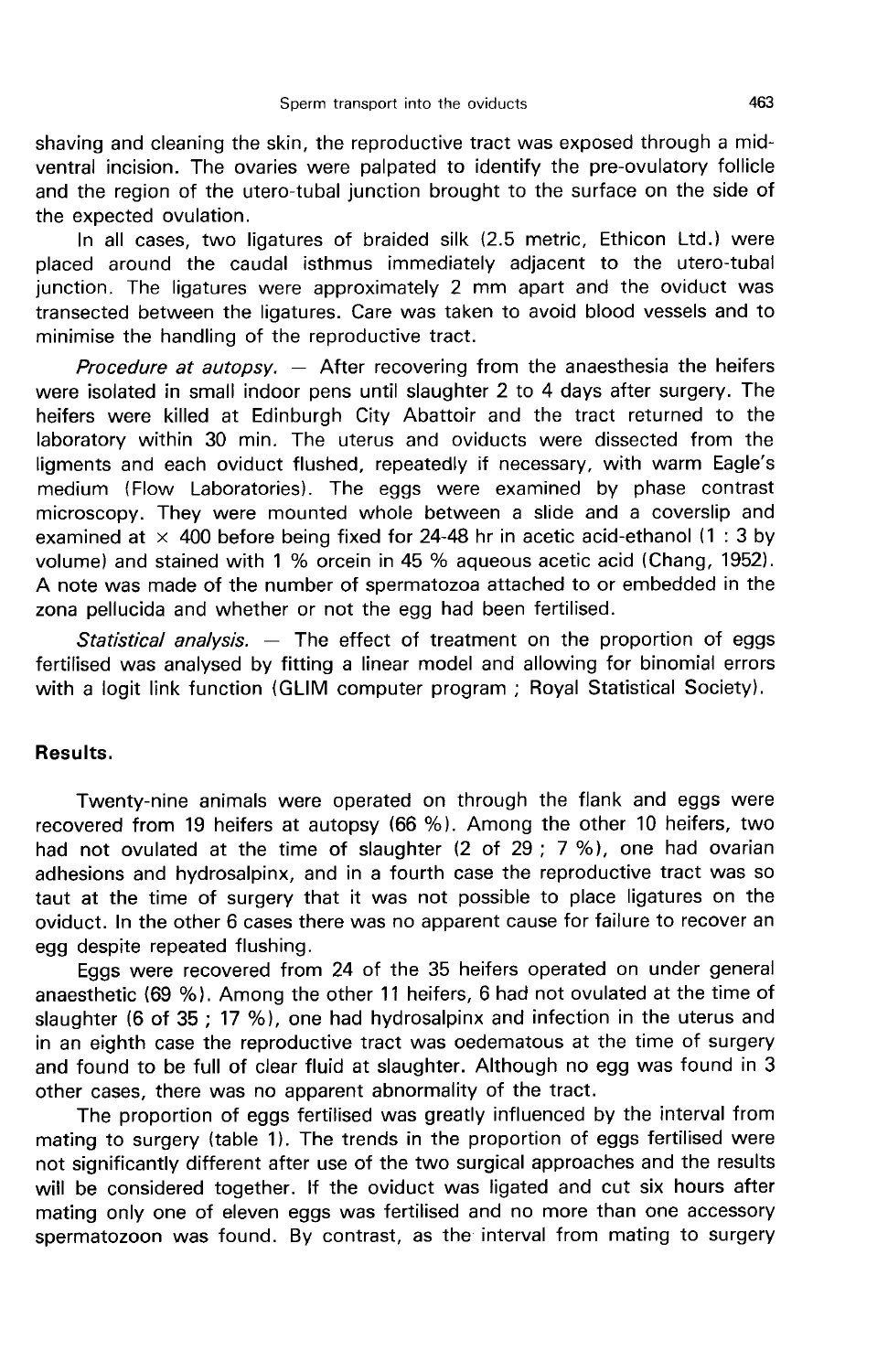#### I. WILMUT. R. H. F. HUNTER

increased to 8, 10 and 12 hr, the proportion of eggs fertilised increased to 4 of 10 (40 %), 5 of 12 (42 %) and 7 of 10 (70 %) respectively. The increase with time was significant ( $P < 0.05$ ). There was a comparable increase in the number of accessory sperm observed, although the number was very variable.

| Interval<br>from mating<br>to surgery<br>(hr) | Flank approach.<br>Number of eggs |            |                   | Mid ventral approach.<br>Number of eggs |            |                         | Overall results.<br>Number of eggs |   |    |
|-----------------------------------------------|-----------------------------------|------------|-------------------|-----------------------------------------|------------|-------------------------|------------------------------------|---|----|
|                                               | Recovered                         | Fertilised | No of<br>(*)      | sperm Recovered                         | Fertilised | No of<br>sperm<br>$(*)$ | Recovered Fertilised               |   | %  |
| 6                                             | 7                                 | 0          | 0.2<br>$(0-1)$    | 4                                       |            | 0.3<br>$(0-1)$          | 11                                 |   | 9  |
| 8                                             | 6                                 | 3          | 0.2<br>$(1-2)$    | 4                                       | 1          | 0.5<br>$(0-2)$          | 10                                 | 4 | 40 |
| 10                                            |                                   |            |                   | 12                                      | 5          | 2.6<br>$(2-4)$          | 12                                 | 5 | 42 |
| 12                                            | 6                                 | 5          | (4.5)<br>$(1-11)$ | 4                                       | 2          | 2.5<br>$(1-4)$          | 10                                 |   | 70 |

TABLE 1 The proportion of eggs fertilised after the caudal isthmus was ligated and sectioned 6, 8, 10 or 12 hr after mating.

(\*) Mean number of spermatozoa attached to or embedded in the zona pellucida (the range shown in brackets).

## Discussion.

In cattle mated early in oestrus, a population of spermatozoa capable of fertilising the eggs is only established in the oviduct over a period of several hours. These results contrast with reports of a phase of very rapid transport during which spermatozoa are transported to the oviduct in a period of minutes. Under the present experimental circumstances, the proportion of eggs fertilised was very small if the oviduct was cut and separated from the uterus 6 hr after mating, but the proportion approached normal levels when the surgery was carried out 12 hr after mating. Similar results have been obtained in sheep, in which species no eggs were fertilised after ligation at 4 or 6 hr, but 30 % and 100 % were fertilised following section 8 and 10 hr after mating, respectively (Hunter, Nichol and Crabtree, 1980).

These results suggests that in cattle the process of establishing the functional population in the oviduct had begun by 6 hr after mating, but was incomplete even a further 6 hr later. The rate of loss of viable spermatozoa from the oviduct could also influence the proportion of eggs fertilised. It is possible that spermatozoa capable of fertilisation were present in the oviduct 6 hr after mating, but were lost subsequently into the peritoneal cavity. Nevertheless, serial histological studies suggest a negligible passage of spermatozoa into the ampulla early in oestrus (Thibault et al., 1973).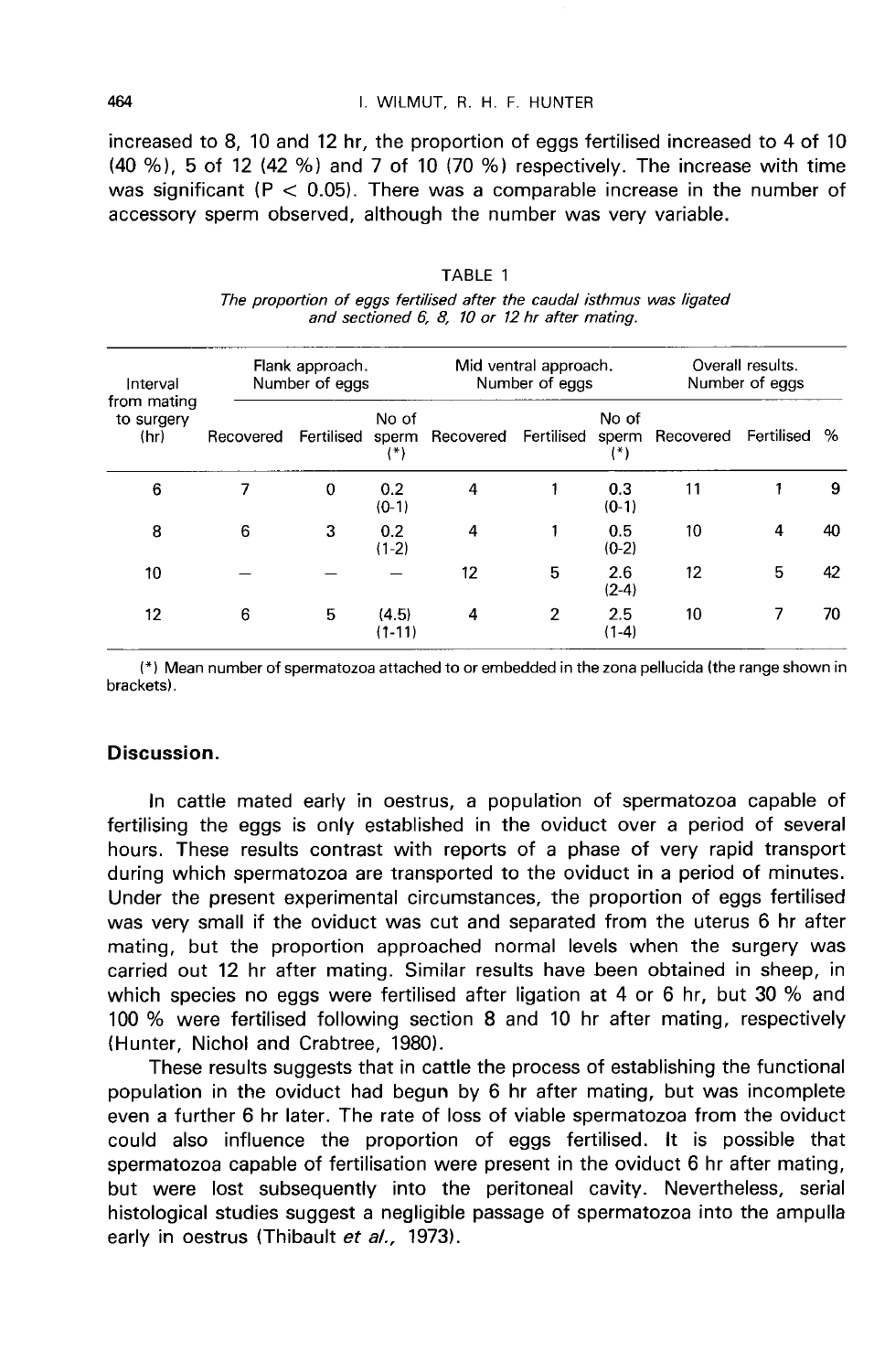While eggs were recovered from a similar proportion of the heifers in the two groups, there was a suggestion that the cause of failure was different in the two groups. Whereas ovulation had not occurred by the time of slaughter in 6 of the 35 heifers subjected to general anaesthesia (17 %) all but 2 of the 29 (7 %) animals given local anaesthesia had ovulated by this time. By contrast, a greater proportion of the eggs shed were recovered after surgery under general anaesthetic (83 % cf.  $70$  %). The two surgical approaches employed in this study both have their limitations. General anaesthesia early in oestrus might affect the time of ovulation by inhibiting the release of gonadotrophin (Clarke and Doughton, 1983) whereas the delay in ovulation in some heifers given local anaesthetic may reflect an influence of sedative or of stress on gonadotrophin release (Stoebel and Moberg, 1982). Furthermore the exteriorisation of the uterotubal junction through the flank required considerable force in some heifers and this could have caused displacement of spermatozoa along the reproductive tract. The fact that comparable results were obtained in the two groups suggests that if these artefacts did occur, they were not sufficient to distort the underlying mechanisms. However, it should be appreciated that there were not enough animals in the two groups to allow a sensitive test of the effect of experimental method on the proportion of eggs fertilised.

These observations provide a new light in which to interpret studies of sperm transport in cattle made by counting spermatozoa in smears or in sections. A very rapid transport has been reported after the recovery of one or two spermatozoa from the oviduct within 2.5 to 3.3 min of mating or deep intracervical insemination (VanDemark and Moeller, 1951 ; VanDemark and Hays, 1954). As the excised tract was bathed in warm saline until an examination was made, there would have been a great risk of contamination. By contrast, counts of spermatozoa in smears (Dauzier, 1958) and sections of the tract (Thibault, 1973 ; Thibault et al., 1973) revealed a progressive increase in the numbers present in the oviduct during the period studied (2 to 18 hr). While the present results do not preclude the possibility of a phase of rapid transport, they do emphasise that any spermatozoa transported to the oviduct within minutes of mating early in oestrus are not capable of fertilising the egg which is ovulated approximately 28 hours later.

A phase of rapid transport has been described in two other species in which semen is deposited in the vagina during mating : the sheep (Mattner and Braden, 1963) and the rabbit (Overstreet and Cooper, 1978a). In both of these studies, great care was taken to prevent contamination of fluid from one region with spermatozoa from a different segment of the reproductive tract. These observations contrast with the respective estimates of 3 hr and 10 hr as the time required for a population of spermatozoa capable of achieving normal fertilisation to be established in the oviducts of rabbits (Adams, 1956) and ewes mated early in oestrus (Hunter et al., 1980).

The phenomenon of very rapid sperm transport has been investigated most thoroughly in rabbits, in which species it was found to be initiated by components of the seminal plasma (Overstreet and Tom, 1982). Rapid transport was not dependent upon motility of the spermatozoa, and was inhibited by the  $\alpha$ -adre-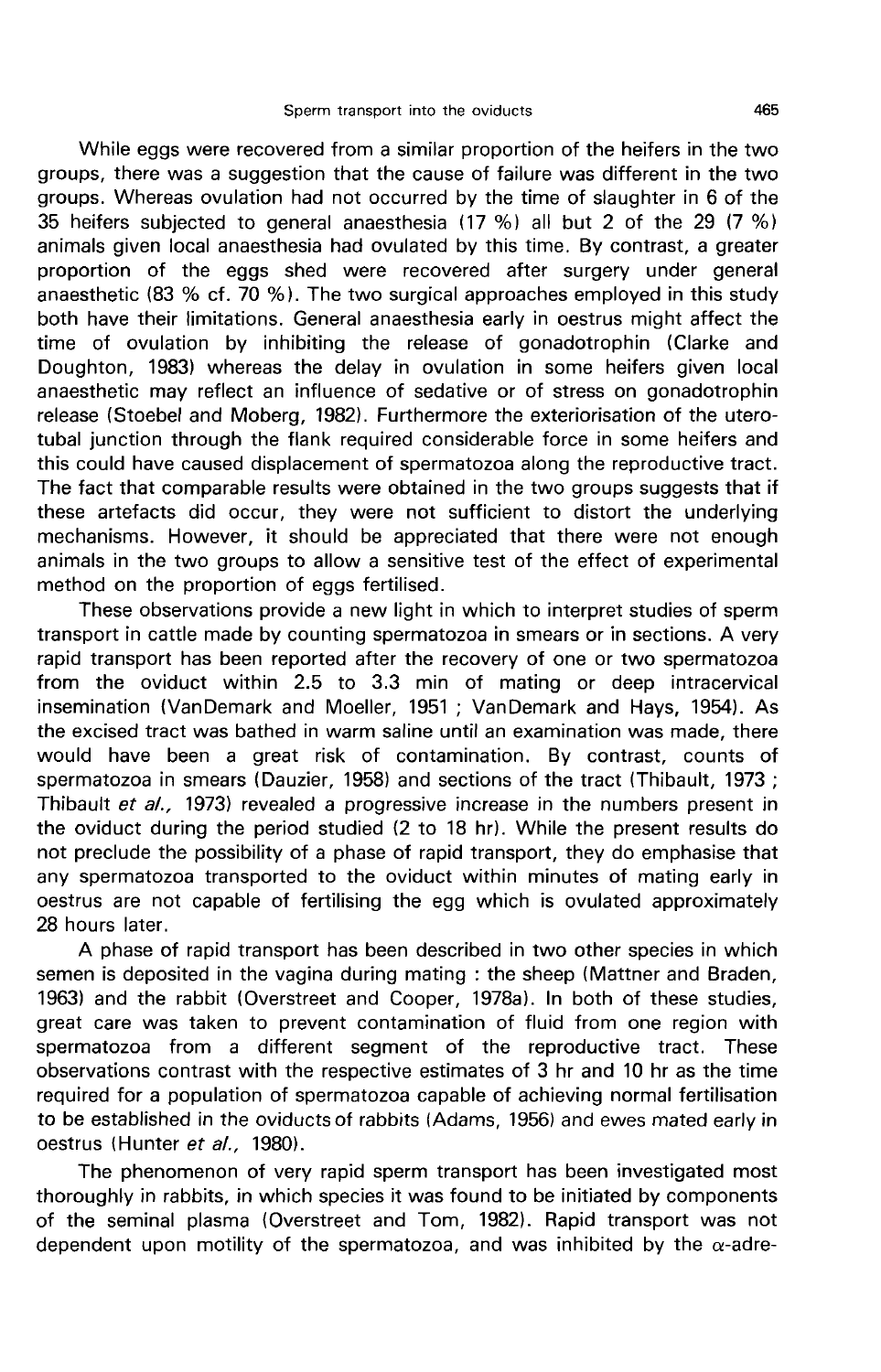negic blocking agent, phenoxybenzamine, demonstrating the predominant role of the female tract in very rapid transport. As rapidly transported spermatozoa are apparently not involved directly in fertilisation in any of these species, there is a need for research to define their functions. It has been suggested that they may be local messengers acting to coordinate movement of the reproductive tract (Overstreet, 1983). There is also a need for further research in sheep and cattle to re-examine the extent of very rapid transport and to define the mechanism if it occurs.

In sheep there is an increased rate of movement of spermatozoa to the oviduct if Al or mating occurs late in oestrus (Killeen and Moore, 1970 ; Hunter et al., 1982), and evidence that spermatozoa move from the isthmus to the ampulla at the time of ovulation (Hunter et al., 1982; Hunter and Nichol, 1983). The present observations provide a framework within which to analyse these later stages of sperm transport in cattle.

> Reçu en décembre 1983. Accepte en mars 1984.

Acknowledgements. — We are grateful to the Agricultural Research Council and the School of Agriculture for meeting the costs of the experiment. The statistical analysis was carried out by J. Woolliams. We are also indebted to C. Manson, R. Nichol, M. Thomson and the staff on the farms for assistance with the experiment.

Résumé. Transport des spermatozoïdes dans les oviductes de génisses accouplées au début de l'œstrus.

Le temps nécessaire à une population de spermatozoïdes aptes à la fécondation pour s'établir dans les oviductes de génisses accouplées au début de l'oestrus a été évalué. Après anesthésie générale et locale, l'isthme caudal de l'oviducte a été ligaturé et sectionné 6, 8, 10 ou 12 h après l'accouplement. La proportion d'ceufs fécondés appréciée 2 à 4 jours plus tard est très faible si la ligature a été mise en place à 6 h (1 sur 11) et n'approche un niveau

normal de 85 % que si la ligature a été mise en place à 12 h (7 sur 10). lation de spermatozoïdes fécondants pour s'établir dans l'oviducte. Ils sont incompatibles<br>avec un transport des spermatozoïdes dans l'oviducte réalisé en quelques minutes.

#### References

- ADAMS C. E., 1956. A study of fertilization in the rabbit : the effect of post-coital ligation of the fallopian tube or uterine horn. J. Endocr., 13, 296-308.
- BEARDEN H. J., HANSEL W., BRATTON R. W, 1956. Fertilization and embryonic mortality rates of bulls with histories of either low or high fertility in artificial breeding. J. Dairy Sci., 39, 312-318.
- BOYD H., BACSICH P., YOUNG A., McCRACKEN J. A., 1969. Fertilization and embryonic survival in dairy cattle. Br. vet. J., 125, 87-97.
- BRADEN A. W. H., 1953. Distribution of sperms in the genital tract of the female rabbit after coitus. Aust. J. biol. Sci., 6, 693-705.
- CASIDA L. E., 1950. The repeat breeder cow. Vlaams Diergeneesk. Tijdschr., 19, 273-283.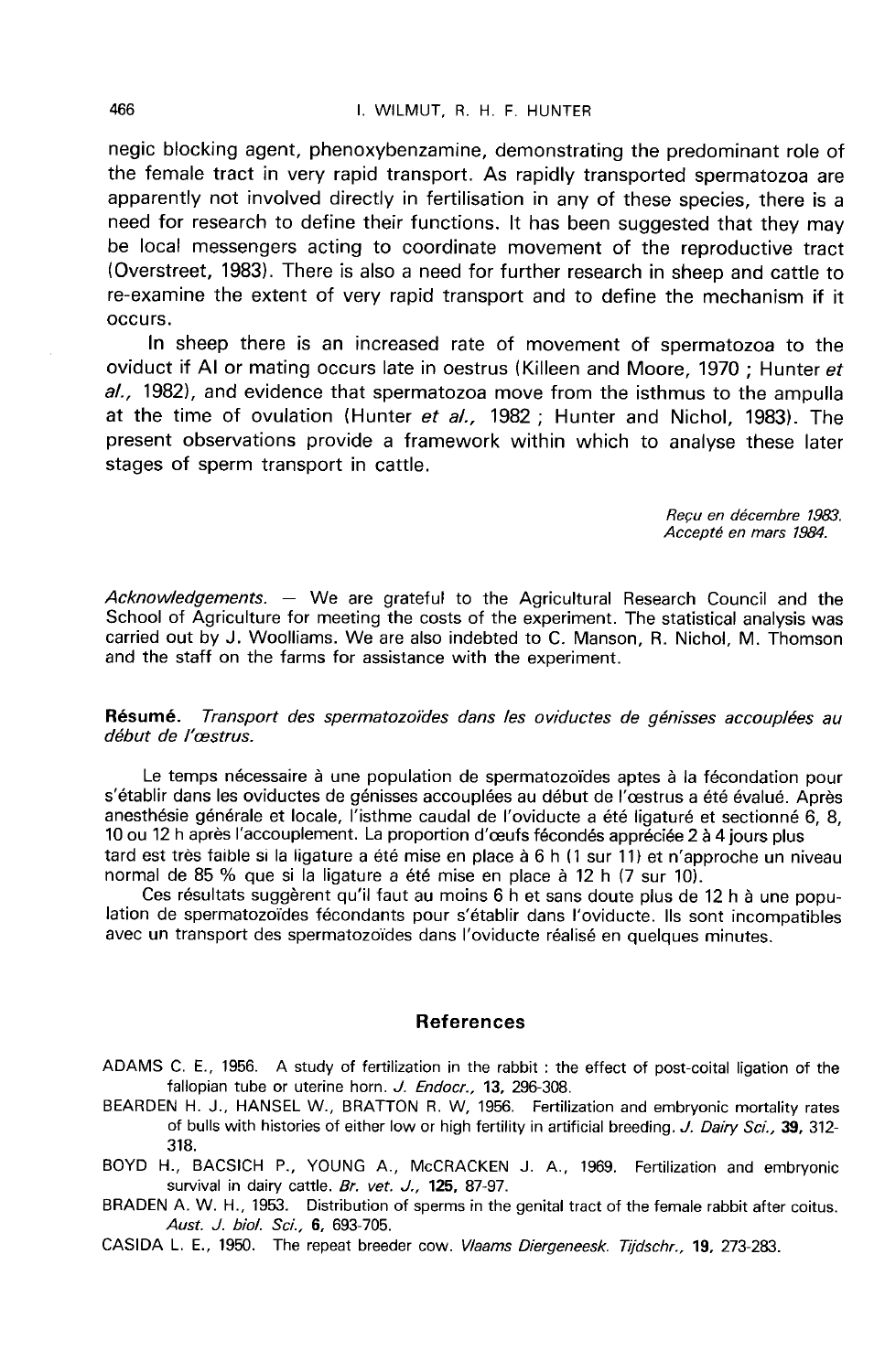- CLARKE I. J., DOUGHTON B. W., 1983. Effect of various anaesthetics on resting plasma concentration of luteinizing hormone, follicle-stimulating hormone and prolactin in ovariectomised ewes. J. Endocr., 98, 79-89. Sperm transport into the oviducts and the CLARKE I. J., DOUGHTON B. W., 1983. Effect of various anaesthetics on resting plasma concentration of luteinizing hormone, follicle-stimulating hormone and prolactin in ovariectomi
- CHANG M. C., 1952. Fertilizability of rabbit ova and the effects of temperature in vitro on their subsequent fertilisation and activation in vivo. J. exp. Zool., 621, 351-382.
- 290-301.
- DEAS D. W., 1970. The timing of insemination. Vet. Rec., 86, 450-451.
- FOOTE R. H., 1979. Time of artificial insemination and fertility in dairy cattle. J. Dairy Sci., 62, 355-358.
- HUNTER R. H. F., 1984. Towards 100 % fertilisation in inseminated cows with particular reference to the site of sperm storage. Anim. Breed. Abstr., 52, 1-5.
- HUNTER R. H. F., BARWISE L., KING R., 1982. Sperm transport, storage and release in the sheep oviduct in relation to the time of ovulation. Br. vet. J., 138, 225-232.
- HUNTER R. H. F., NICHOL R., 1983. Transport of spermatozoa in the sheep oviduct : preovulatory sequestering of cells in the caudal isthmus. J. exp. Zool., 228, 121-128.
- HUNTER R. H. F., NICHOL R., CRABTREE S. M., 1980. Transport of spermatozoa in the ewe : Timing of the establishment of a functional population in the oviduct. Reprod., Nutr., Déve-/op., 20, 1869-1875.
- HUNTER R. H. F., WILMUT 1., 1983. The rate of functional sperm transport into the oviducts of mated cows. Anim. Reprod. Sci., 5, 167-173.
- KILLEEN K. D., MOORE N. W., 1970. Transport of spermatozoa and fertilisation in the ewe following cervical and uterine insemination early and late in oestrus. Aust. J. biol. Sci., 23. 1271-1277.
- KIDDER H. E., BLACK W. G., WILTBANK J. N., ULBERG L. C., CASIDA L. E., 1954. Fertilization rates and embryonic death rates in cows bred to bulls of different levels of fertility. J. Dairy Sci., 37, 691-697.
- MacMILLAN K. L., WATSON J. D., 1975a. Factors influencing A. B. conception rates. V. Cow age and stage of oestrus at insemination. N. Z. J. exper. Agric., 3, 29-33.
- MacMILLAN K. L., WATSON J. D., 1975b. Fertility differences between groups of sires relative to the stage of oestrus at the time of insemination. Anim. Product., 21, 243-249.
- MATTNER P. E., 1963. Spermatozoa in the genital tract of the ewe. 11. Distribution after coitus. Aust. J. biol. Sci., 16, 688-694.
- MATTNER P. E., BRADEN A. W. H., 1963. Spermatozoa in the genital tract of the ewe. I. Rapidity of transport. Aust. J. bio/. Sci., 16, 473-487.
- OVERSTREET J. W., 1983. Transport of gametes in the reproductive tract of the female mammal, 499-543. In: HARTMAN J. F., Mechanism and control of animal fertilization. Acad. Press, New York.
- OVERSTREET J. W., COOPER G. W., 1978a. Sperm transport in the reproductive tract of the female rabbit : I. The rapid transit phase of transport. Biol. Reprod., 19, 101-114.
- OVERSTREET J. W., COOPER G. W., 1978b. Sperm transport in the reproductive tract of the female rabbit : II. The sustained phase of transport. Biol. Reprod., 19, 115-132.
- OVERSTREET J. W., TOM R. A., 1982. Experimental studies of rapid sperm transport in rabbits. J. Reprod. Fert., 66, 601-606.
- QUINLIVAN T. D., ROBINSON T. J., 1969. Numbers of spermatozoa in the genital tract after artificial insemination of progestagen treated ewes. J. Reprod. Fert.,  $19$ ,  $73-86$ .
- ROBINS R. K., SULLIVAN J. J., PACE M. M., ELLIOTT F. I., BARTLETT D. E., PRESS P. J., GRACE W. R., 1978. Timing the insemination of beef cattle. Theriogenology, 10, 247-255.
- STOEBEL D. P., MOBERG G. P., 1982. Repeated acute stress during the follicular phase and<br>the luteinizing hormone surge of dairy heres. J. Dairy Sci., 65, 92-96.<br>TANABE T. Y. ALMOLUST L.O. 1963. Some gauge of infortility in
- TANABE T. Y., ALMQUIST J. O., 1953. Some causes of infertility in dairy heifers. J. Dairy Sci., 36, 586 (Abstr.).
- TANABE T. Y., CASIDA L. E., 1949. The nature of reproductive failure of cows of low fertility. J. Dairy Sci., 32, 237-246.
- THIBAULT C., 1973. Sperm transport and storage in vertebrates. J. Reprod. Fert., (Suppl.), 18, 39-53.